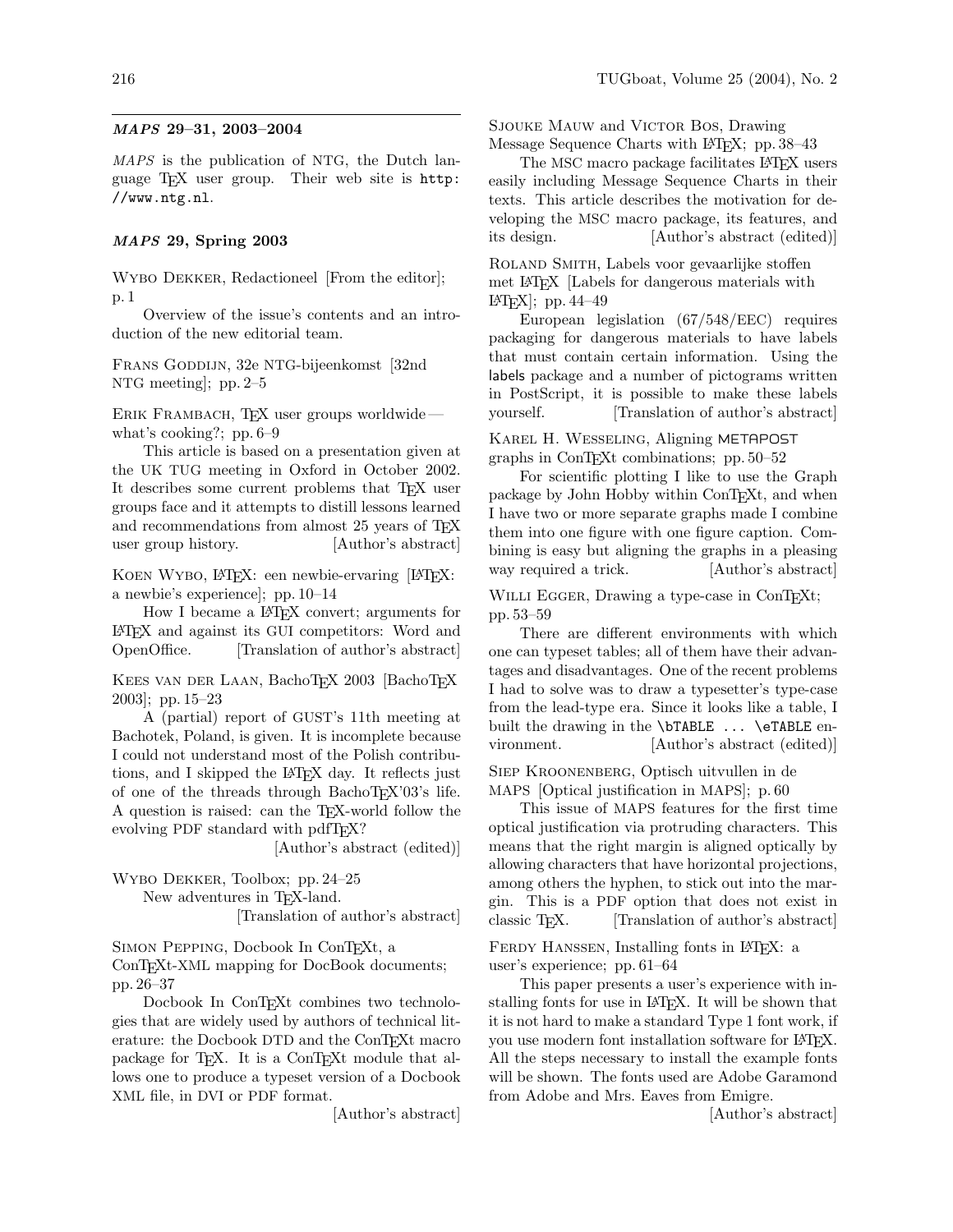PHILIPP LEHMAN, The font installation guide; pp. 65–160

This guide is an unmodified printout of Philip Lehman's original guide, which is available from CTAN. **[Editor's abstract]** 

## MAPS 30, Spring 2004

Wybo Dekker, Redactioneel [From the editor]; p. 1

Overview of the issue's contents.

SIEP KROONENBERG, The MAPS style; pp. 2–4

This paper introduces the renewed MAPS classfile and includes some usage notes.

[Author's abstract]

Piet van Oostrum, Een uittreksel uit de recente bijdragen in het CTAN archief [Extracts from recent contributions to the CTAN archive]; pp. 5–7

This article describes a number of recent contributions to the CTAN archive. The selection is based on what I find interesting and what I think others will find interesting. It is thus a personal choice. There is no intention of giving a complete overview. Consider this a kind of menu to whet the appetite of the curious.

[Translation of author's abstract]

Siep Kroonenberg, Schatgraven op TEX Live [TEX Live treasure chest]; pp. 8–9

This piece brings to the attention of the reader the rich contents of the TEX Live CD.

[Translation of author's abstract]

Hans Hagen, TEX Live Collection; pp. 10–12

Past and future of the T<sub>E</sub>X Live Collection is<br>described. [Author's abstract] Author's abstract

Taco Hoekwater, De CXTEX distributie [The CXTEX distribution]; pp. 13–20

The aim of the CXT<sub>F</sub>X project is to be able to execute a complete texexec call from beginning to end within a single, as efficient as possible, system process. The first components of this distribution are presented in this article: traditional as well as C-language versions of texexec, texutil and pdfetex. [Translation of author's abstract]

Hans Hagen, The SciTE-TEX integration; pp. 21–24

Text editors are a sensitive, often emotional subject. Some editors have exactly the properties a software designer or a writer desires and one gets attached to it. Still, most computer experts such as TEX users often use three or more different editors each day. SciTE is a modern programmer's editor which is very flexible, very configurable, and easily extended. We integrated SciTE with T<sub>E</sub>X, ConT<sub>E</sub>X<sub>t</sub>, LATEX, METAPOST and viewers and succeeded, in that it is now possible to design and write your texts, manuscripts, reports, manuals and books with the SciTE editor without having to leave the editor to compile and view your work. The article describes what is available and what you need with special emphasis on highlighting commands with lexers.

[Author's abstract (edited)]

Wybo Dekker, Introducing oldstyle figures in existing virtual fonts; pp. 25–32

This paper describes a Ruby script osf that can be used to make a copy of a virtual font with its figures replaced with old style figures.

[Author's abstract]

ADAM T. LINDSAY, Apple symbols; pp. 33–41

This Mac-specific article documents some fonts available exclusively on Mac OS X 10.3, 'Panther', and makes them available to Mac users with fairly minimal installation effort. I do not distribute the fonts themselves. [Author's abstract (edited)]

ADAM T. LINDSAY, Unicode symbols; pp. 42-48

The Unicode standard includes a number of signs, symbols, dingbats, bullets, arrows, graphical elements, and other miscellaneous glyphs. Prompted by finding a font dedicated to many such Unicode symbols on Mac OS X systems, this article documents some ways of enabling these symbols on your own system. [Author's abstract (edited)]

WYBO DEKKER, Woordafbreking op ë en ï [Hyphenation at  $\ddot{e}$  and i]; p. 49

LATEX has issues hyphenating words that contain  $\ddot{e}$ . This article shows how to solve that problem: use  $\vee$ "e or  $\vee$ "{e} instead of  $\ddot{e}$  for a unitary  $\ddot{e}$ , and "e for all others. Analogously for ¨ı.

[Translation of author's abstract]

R. F. SMITH, L<sup>AT</sup>EX uitvoer genereren vanuit C programma's [Generating LATEX output from C programs]; pp. 50–51

This article describes a simple way to generate LATEX output from C programs.

[Author's abstract]

WILLI EGGER, Help!— the typesetting area; pp. 52–59

Typesetting (large) documents presents significant challenges that have to be resolved before a satisfactory printed result is achieved; e.g. the internal structure of the document should be clear, and the document's typographical layout should match its content. This article, based on a presentation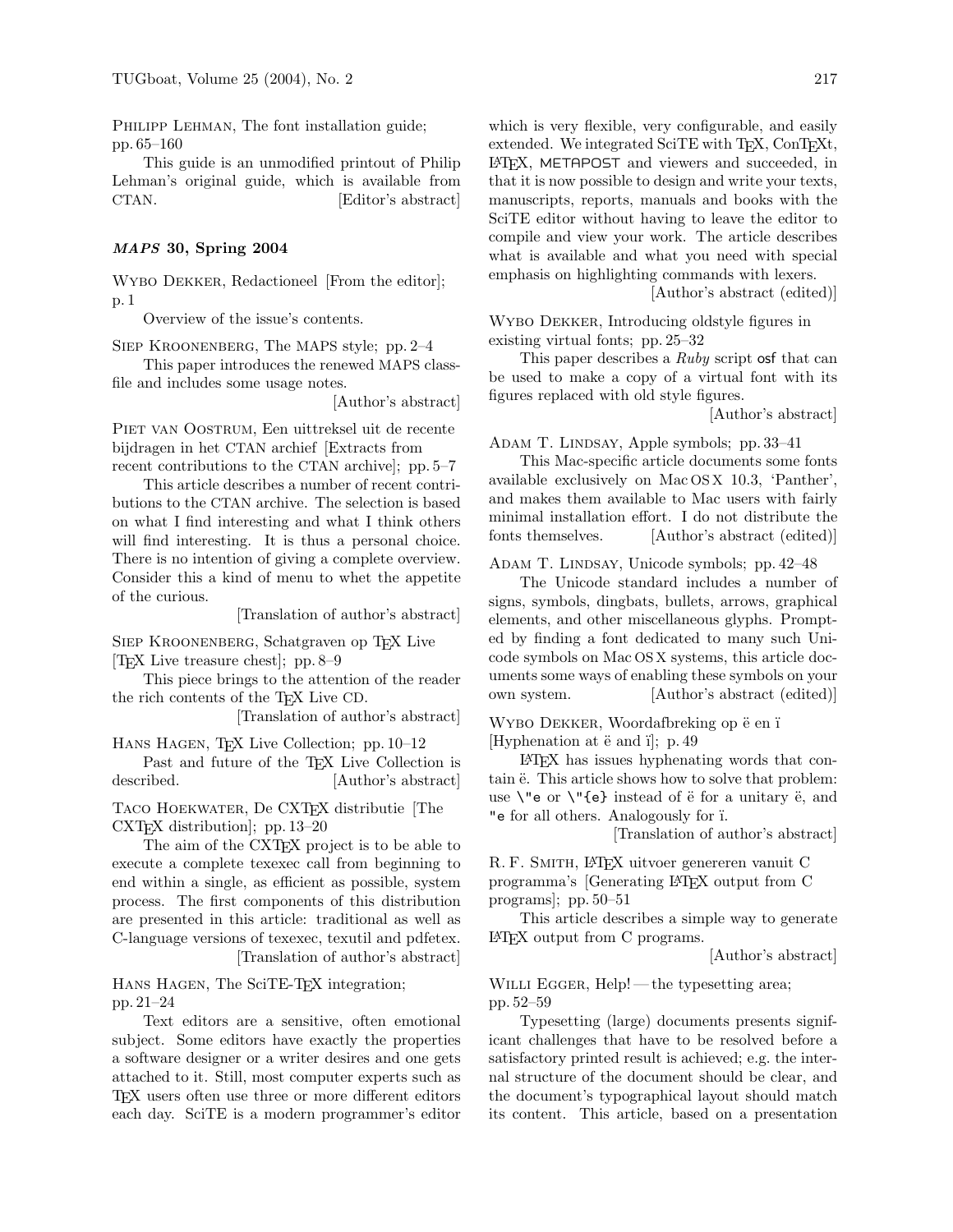given at the NTG meeting in Arnhem on 13 November 2003, describes a traditional design technique known as the harmonic proportion.

[Author's abstract (edited)]

SIEP KROONENBERG, TEX and prepress; pp. 60–65

This article discusses preparing documents for professional printing with TEX and pdfTEX, including color printing and prepress standards.

[Author's abstract]

Piet van Oostrum, Een tutorial over het gebruik van BibTEX [A tutorial on the use of BibTEX]; pp. 66–86

This article describes the use of BibTEX, with particular emphasis on aspects that present problems to inexperienced users. It is based on a presentation the author gave at the NTG meeting in Arnhem on 13 November 2003.

[Translation of author's abstract]

Siep Kroonenberg, De TEX flyer: doe er wat mee! [The TEX flyer: Do something with me!]; pp. 87–89

On the following two pages we present once more our printed T<sub>EX</sub> flyer. The front describes the strong points of TEX, and the back contains all the necessary information to give people a quick introduction to T<sub>F</sub>X.

[Translation of author's abstract]

MAPS EDITORS, Foto's van de NTG-dag [Photos] from the NTG meeting]; pp. 90–91

## MAPS 31, Fall 2004

Wybo Dekker, Redactioneel [From the editor]; p. 1

Overview of the issue's contents.

Piet van Oostrum, Een uittreksel uit de recente bijdragen in het CTAN archief [Extracts from recent contributions in the CTAN archive]; pp. 2–4

This article describes a number of recent contributions to the CTAN archive. The selection is based on what I find interesting and what I think others will find interesting. It is thus a personal choice. There is no intention of giving a complete overview. Consider this a kind of menu to whet the appetite of the curious.

[Translation of author's abstract]

HANS HAGEN, The state of ConT<sub>E</sub>Xt; pp. 5–7

In this article I will describe the current state of the ConTEXt macro package and the forces that play a role in its evolution. I will also indicate the

directions in which we look for further developments. [Author's abstract]

Taco Hoekwater, METAPOST developments; p. 8

This item on the current status of METAPOST was reprinted in TUGboat 25(1), p. 105.

GIUSEPPE BILOTTA, The Aleph project; pp. 9–11

A brief introduction to the Aleph project, a TEX extension providing most of Omega and  $\varepsilon$ -TEX features. [Author's abstract]

Maarten Sneep, Producing graphs with METAPOST; pp. 12–18

Karel Wesseling described in MAPS 29 how several METAPOST graphs can be aligned relative to each other, by including them in a ConTEXt command \startcombination[1\*2]. Here I describe a different approach to the same problem: aligning multiple graphs in a single figure. As a bonus, a description is added on how to create error-bars in a METAPOST generated graph.

[Author's abstract (edited)]

DWIGHT APLEVICH, Circuit\_macros; pp. 19-24

The evolution of the Circuit macros package is described, with some of the conventions for drawing circuit elements and some of the lessons learned.

[Author's abstract]

FRANS GODDIJN, Een briefhoofd maken [Making a letterhead]; pp. 25–31

Shortly after successfully compiling my first TEX document, I wanted to switch over as many documents as possible to T<sub>E</sub>X. And the notion of being able to typeset the letterhead at the same time as the text of the document seemed to me to be very nice. It seemed best not to clutter the individual letter files with code, so I put all the necessary commands into a separate style file. I also created a simpler letterhead to put on following pages if the letter is longer than one page. Thanks to the tips of Henk de Haan, I have been able to help others in the course of time to make their own letterhead.

[Translation of author's abstract]

Brooks Moses, MetaPlot, MetaContour, and other collaborations with METAPOST; pp. 32–39

Most methods of creating plots in METAPOST work by doing all of their calculations in META-POST, or by doing all of their calculations in a preprocessing program. There are advantages to dividing the work more equitably by doing the mathematical and data-visualization calculations in a preprocessing program and doing the graphical and layout calculations in METAPOST. The MetaPlot package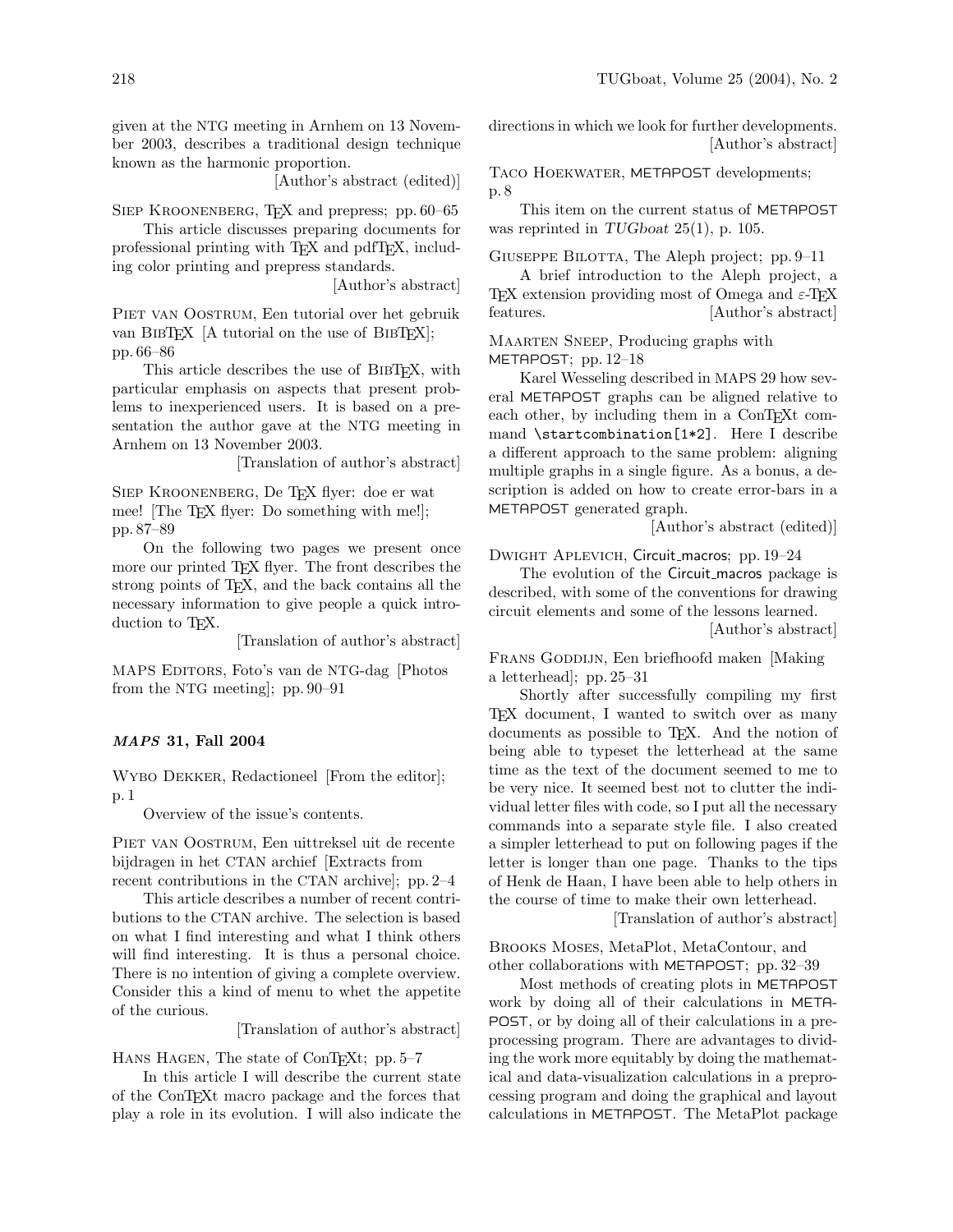provides a standard, flexible, interface for accomplishing such a collaboration between programs, and includes a general-purpose set of formatting macros that are applicable to a wide range of plot types. Examples are shown of linear plots with idiosyncratic annotation and two-dimensional contour plots with lines and filled contours on a non-Cartesian mesh. [Author's abstract]

Willi Egger and Hans Hagen, Support for typesetting Greek in ConTEXt; pp. 40–45

There are situations where one needs to typeset pieces of text in Greek. Until recently there was no direct support to do this in ConT<sub>EXt</sub>. With the integration of the module greek this has changed. The basics were built by Giuseppe Bilotta (Italy). The module uses a subset of the cb-greek fonts. The article describes the module and the way Greek text is coded. Several examples of Greek text are given. [Author's abstract (edited)]

STEVE GRATHWOHL, A simple book design in ConT<sub>E</sub>Xt; pp.  $46-51$ 

I show how a simple book design can be implemented in ConT<sub>EXt</sub>.

[Author's abstract]

ADAM LINDSAY, OpenType in ConT<sub>EXt</sub>; pp. 52–58

This is a summary of issues encountered and solutions implemented in order to support some advanced OpenType features in ConTEXt. This article describes an accompanying set of support files that address installation (using TEXfont), accommodating extended optical families, and some "pro" font features. The extended character set afforded by pro fonts enables support for comprehensive small caps and old-style figures. Although the typescripts and commands are described together, certain features (like variant encodings for T<sub>E</sub>Xfont and optical typescripts) can be used independently of the other features described. [Author's abstract (edited)]

HANS HAGEN, Fontgebruik [Font usage]; pp. 59–61

Hans Hagen presents a very extravagant title: a back page from an 1899 handbook. The editors of MAPS offer a prize for the best and most elegant TEX-recreation of this layout.

[Translation of editor's abstract]

FRANS GODDIJN, Conversies [Conversions]; pp. 62–66

A look back at 12 years with a software package that in one way or another has made friendships.

[From the author's introduction]

SIEP KROONENBERG, Exact layout with L<sup>AT</sup>EX; pp. 67–70

This article describes several techniques useful for implementing a professionally designed layout such as a letterhead. [Author's abstract]

Wybo Dekker, Boekdrukken en valkuilen [Book printing and pitfalls]; pp. 71–76

To set a book, that's one thing, but then to also get it nicely printed. . . I'd like to take you along the pitfalls. . . learn and have (malicious) fun.

[Translation of author's abstract]

ECKHART GUTHÖHRLEIN, Object-oriented graphics with MetaObj; pp. 77–86

MetaObj is a macro package for METAPOST, a programming language for graphics producing Post-Script output, based on the well-known METAFONT. MetaObj is written and maintained by Denis B. Roegel. It has been released under the LPPL and is available from CTAN. MetaObj provides very high-level object-oriented macros, which simplify the construction of complicated drawings by defining objects of arbitrary complexity and combining them into larger structures. This is already reflected in the name of the package: MetaObj is short for "METAPOST Objects".

[Author's abstract (edited)]

PATRICK GUNDLACH, contextgarden.net; pp. 87–90

The project contextgarden.net was started to enhance the documentation of ConTEXt. It consists of several web services that provide the technical base for documentation. A large amount of the content is provided by the visitors to the web site.

[Author's abstract (edited)]

Hans Hagen, Fonts, more than a sample; pp. 91–94

Some time ago the NTG members received a colorful little booklet showing a lot of fonts. Since these fonts come with TEX Live, a ConTEXt user may be tempted to use them. The bad news is that fonts are always a bit troublesome in TEX distributions and recent changes in the TEX directory structure haven't made life easier. However, the good news is that it is doable to get these fonts working for you. Here I will present a few recipes, but I avoid discussing the 'dirty details'. These are covered in the manuals. [From the author's introduction]

WILLI EGGER and FRANS GODDIJN, Bloei der decadence [Flowering of decadence]; pp. 95–98

The book Flowering of decadence by Johan Polak has been out of print for many years, but it is now available as a PDF, freely downloadable via